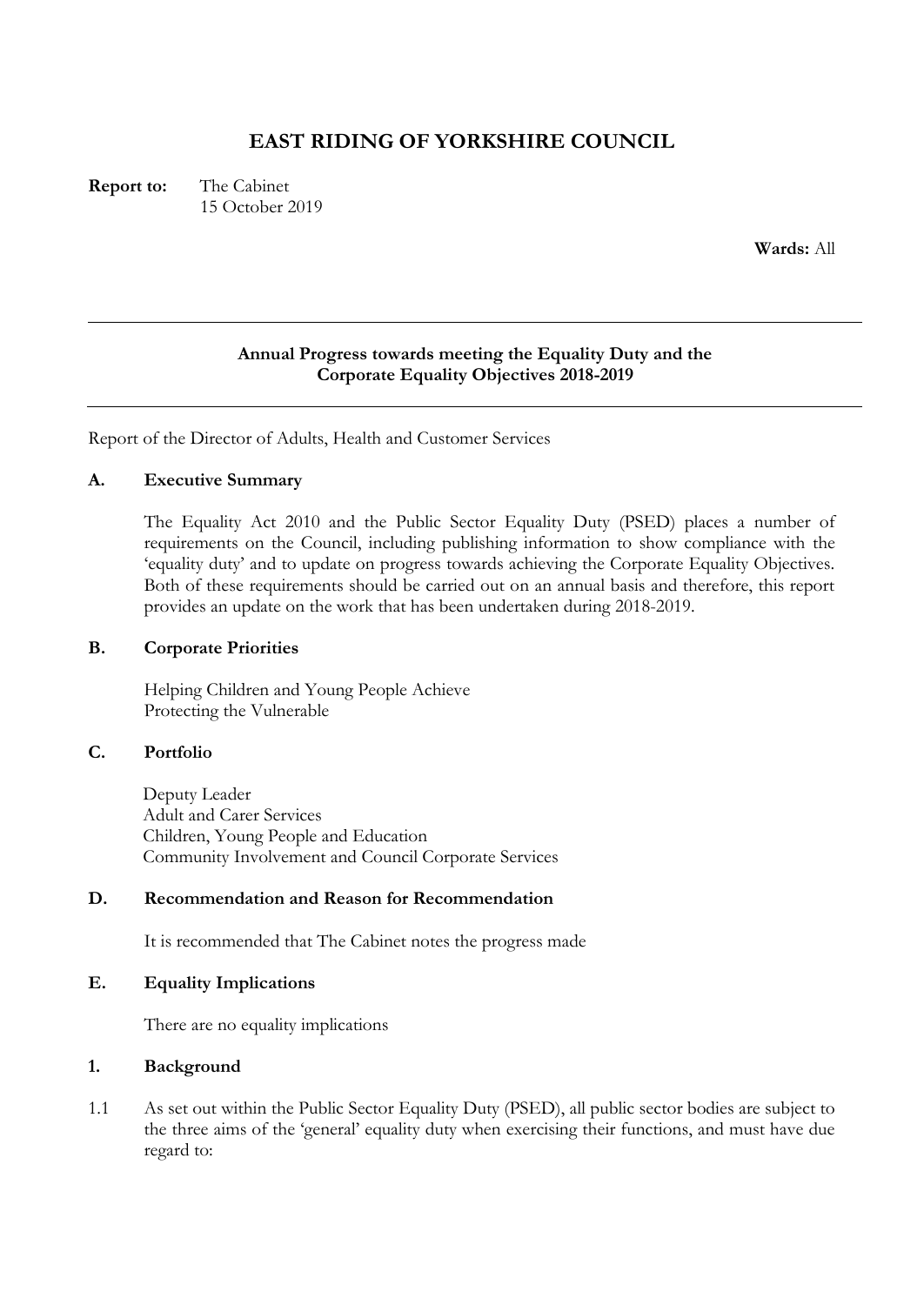- Eliminate unlawful discrimination, harassment and victimisation and other conduct prohibited by the Act;
- Advance equality of opportunity between people who share a protected characteristic and those who do not; the Act further explains that this involves:
	- Removing or minimising disadvantages suffered by people due to their protected characteristics.
	- Taking steps to meet the needs of people from protected groups where these are different from the needs of other people
	- Encouraging people from protected groups to participate in public life or in other activities where their participation is disproportionately low.
- Foster good relations between people who share a protected characteristic and those who do not.
- 1.2 Further to the general duties of the PSED, as above, public authorities are subject to 'specific duties', one of which, is to publish information to show compliance with the Equality Duty and how the three aims of the general equality duty have been considered as part of the decisionmaking process. This may include information relating to employees who share a protected characteristic and information relating to people who are affected by the public body's policies and practices who share a protected characteristic. The other 'specific' duty is to develop and publish measurable equality objectives that are needed to further the aims of the 'general' equality duty and to publish an update on progress towards these on an annual basis.
- 1.3 The following equality objectives were adopted by the Council in April 2016 for the period 2016- 2020:
	- The Council seeks to provide services which are accessible, wherever possible and appropriate to users;
	- Communications with residents are provided, wherever possible, in clear and easily understood formats;
	- Our knowledge of residents' needs is used to inform service provision;
	- Equality and diversity training is reviewed and revised and made available to staff and elected members as appropriate.

# **2. Considerations including Options**

# **2.1 Compliance with the Equality Duty**

- 2.1.1 The Council's Equality Analysis process is designed to identify any potential negative impacts on protected characteristic groups due to a proposed change to policy, practice or service. It also considers the three general aims of the equality duty within our decision making process. A number of equality screening forms – stage 1 have been completed over the year and all equality analyses – stage 2 are published annually on the Council's website [http://www2.eastriding.gov.uk/council/plans-and-policies/other-plans-and-policies](http://www2.eastriding.gov.uk/council/plans-and-policies/other-plans-and-policies-information/equalities-and-diversity/)[information/equalities-and-diversity/.](http://www2.eastriding.gov.uk/council/plans-and-policies/other-plans-and-policies-information/equalities-and-diversity/)
- 2.1.2 An 'Equalities Workforce Information Report' is produced annually, which includes various employment information regarding Council employees, relating to all of the protected characteristics. The most recent report for 2017-2018 has been published on the Council website [http://www2.eastriding.gov.uk/council/plans-and-policies/other-plans-and-policies](http://www2.eastriding.gov.uk/council/plans-and-policies/other-plans-and-policies-information/equalities-and-diversity/)[information/equalities-and-diversity/.](http://www2.eastriding.gov.uk/council/plans-and-policies/other-plans-and-policies-information/equalities-and-diversity/)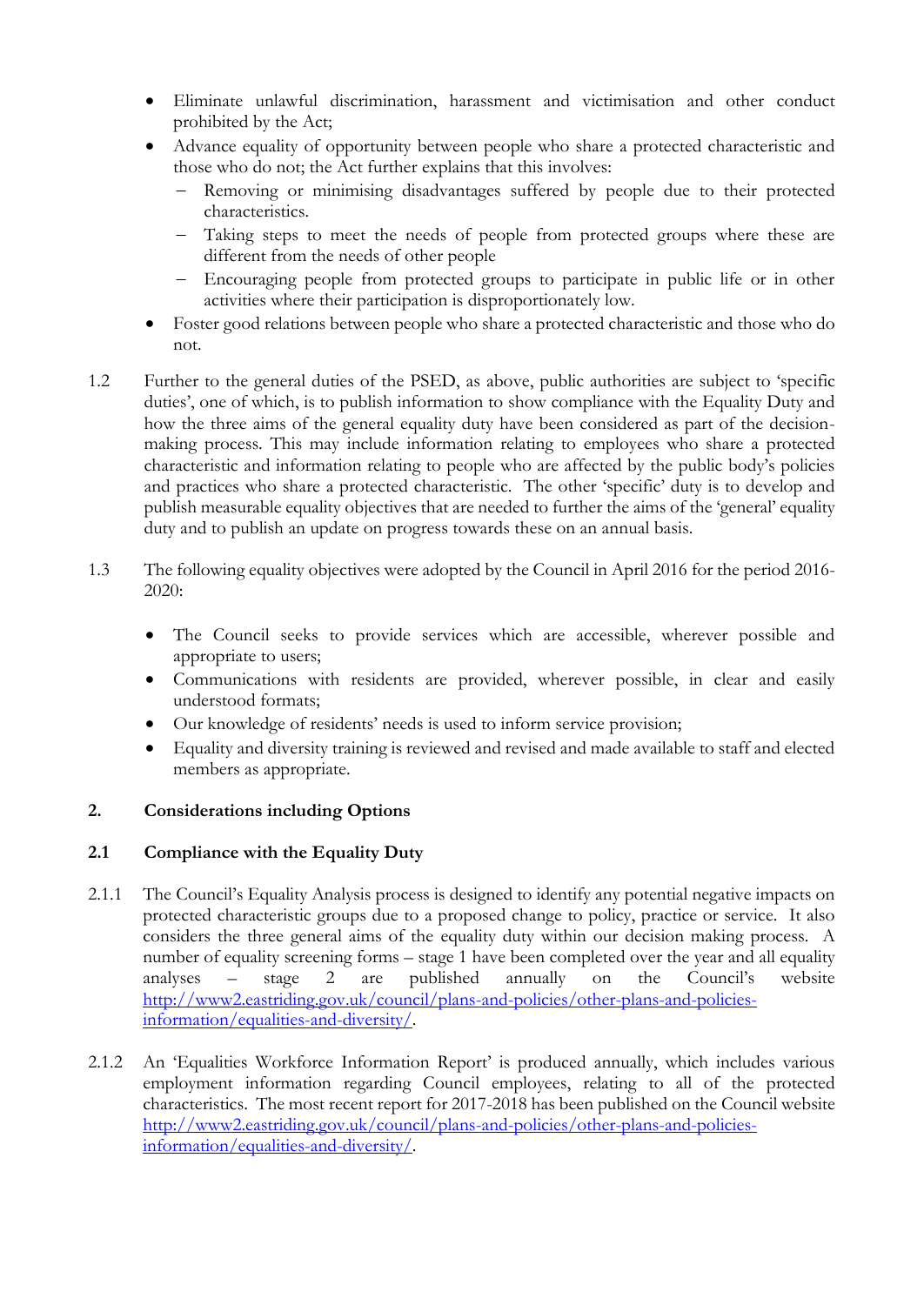- 2.1.3 Under the Equalities Act 2010 (Specific Duties and Public Authorities) Regulations 2017, employers with 250 or more employees are required to publish statutory gender pay gap calculations on an annual basis with effect from April 2018. The gender pay gap for East Riding of Yorkshire Council employees for 2018-2019 has therefore, been calculated, reported to government and published on the Council website [http://www2.eastriding.gov.uk/council/governance-and-spending/gender-pay-gap/.](http://www2.eastriding.gov.uk/council/governance-and-spending/gender-pay-gap/) The Council's pay gap of 9.1% is positive when viewed in the context of the current national average pay gap of 17.1% and has decreased since the previous year by 1%. However, work is underway to close the gap further.
- 2.1.4 Over the last financial year, services have been encouraged to include standard equality monitoring questions in any public consultations and surveys, where appropriate, to help inform service provision. This will help services to consider the number of people with different characteristics who access and use their services in different ways.
- 2.1.5 Service user equality information has also been collected within the Council's new customer relationship management system (Contact 360), where appropriate, and where service users wish to share it. This information will be used to identify any potential areas of inequality and to inform practice, policy and procedure. Many Council services already collect their own equality monitoring data which is used to help inform service provision.
- 2.1.6 Complaints relating to any of the protected characteristics, as well as any claims of discrimination, are closely monitored and used to identify any key equality issues, identify service needs and inform service provision.

### **2.2 Progress towards the Equality Objectives**

2.2.1 Various work has taken place during 2018-2019, in order to progress the delivery of the corporate equality objectives and which also, further supports the three overall aims of the equality duty. This information has been gathered from a range of services and the key actions are set out below in more detail:

### 2.2.2 **The Council seeks to provide services which are accessible, wherever possible and appropriate to users:**

- 2.2.3 Nearly 8,000 assisted refuse bin collections were carried out.
- 2.2.4 The revised Financial Inclusion Strategy has been developed for people in the East Riding who are more vulnerable to poverty and financial exclusion (such as the older generation and people with a disability). The aim of the strategy is to help individuals to better access financial services and products, and to provide assistance to people so they can access digital services and online offers, for example.
- 2.2.5 The East Riding Library Service have worked in partnership with certain banks that no longer offer their service within a dedicated premise. In locations such as Hornsea, the library provides residents, such as those who perhaps are elderly, vulnerable, or cannot travel, with access to a limited bank service at prearranged times within the library environment.
- 2.2.6 The Library service has provided services for the community such as, NHS Health Checks, reminiscence sessions, chatter and natter tables and board games. Due to the widespread library locations and the mobile library service, these activities/services can reach many residents and those who again, are elderly, isolated, vulnerable or cannot travel.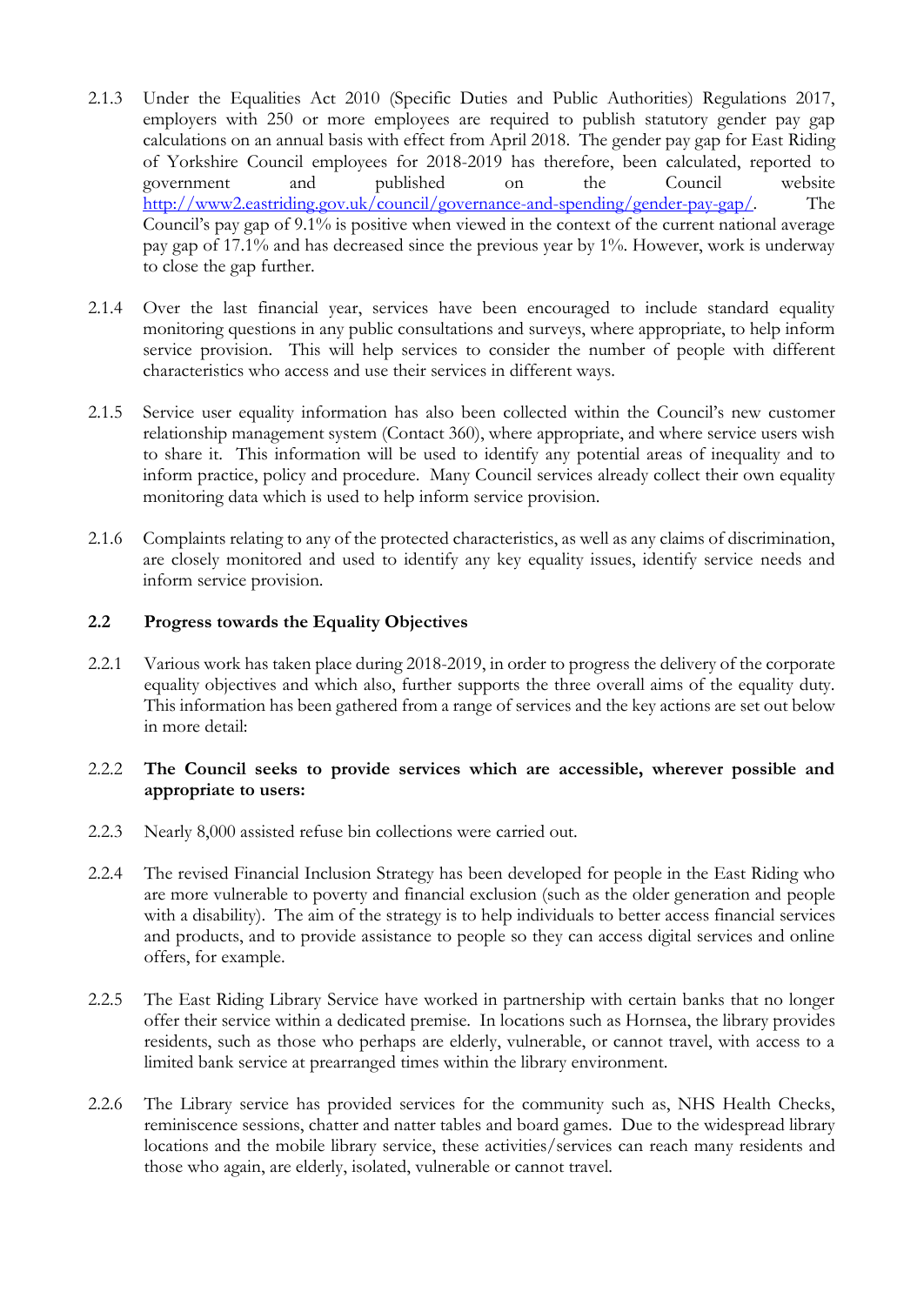- 2.2.7 South Cliff Holiday Park's caravan hire fleet now includes a fully accessible unit, which allows the park to accept guests who are wheelchair users.
- 2.2.8 South Cliff park and ride operates a lowered floor bus service and all buses have an area for wheelchairs. The land train service is also wheelchair accessible.
- 2.2.9 Sewerby Hall and Gardens continues to be fully accessible, including disabled parking bays and a 'Changing Places' facility.
- 2.2.10 Sewerby Hall and Gardens have also launched a Memory Walk, working closely with Dementia Friends East Riding, and the Museum Service provide bespoke engagement activities on site with targeted groups, such as, the refugee community, travelling community and young people, through the Bridlington Children's Centre.
- 2.2.11 The Countryside service has been working towards ensuring that nature reserves and disused railway lines meet the nationally recognized Fieldfare Trust accessibility standards.
- 2.2.12 The Rights of Way team has been working towards ensuring that 95% of routes are free from stiles (the 2018/19 figure was 93%) and improving path surfaces on priority routes.
- 2.2.13 The Foreshores service has made a number of changes to improve accessibility. These include expanding the fleet of beach wheelchairs to three (in order to allow access to the sand and water), each land train has been fitted with a tail lift to ensure manual wheelchair users can ride along the promenade and also, an access ramp has been retrofitted to the new Foreshores Office, for ease of access for visitors.
- 2.2.14 The East Riding Leisure Centre in Beverley has made a number of improvements in and around the centre such as, increasing the number of disabled parking bays, improving pedestrian access and fitting new accessible automatic doors to the gym, swimming pool and sports hall. The centre has also purchased new pool hoist equipment to make it easier for customers in wheelchairs to transfer into the pool hoist and be lifted into the pool.
- 2.2.15 Bridlington Spa continues to feature superb facilities for wheelchair users, including, accessible toilets, wide doors, lifts to all floors, wheelchair accessible and dedicated seating, and selfpropelled wheelchairs for users that may need to transfer from a motorised device. This has also included offering continued priority access to disabled customers, to ensure a seat at standing concerts.
- 2.2.16 The Spa has also offered British Sign Language interpreted performances through its links with the organisation Signed Performance in Theatre (SPiT) and relaxed performances, for shows such as, pantomime and certain musical theatre events.
- 2.2.17 Matinee movies have been presented in Bridlington Spa's theatre on Friday afternoons at no charge to customers and in an attempt to encourage older socially isolated people to meet people and form friendships.
- 2.2.18 Bridlington Spa assists in the delivery of theatre for disabled people and also, theatre for children; ensuring that everyone has access to the benefits of performance theatre which includes confidence-building, team-working and gaining a sense of belonging.
- 2.2.19 Supplies have been working with the Digital Services Team to ensure that their new website will comply with accessibility requirements and to ensure that all customers are able to take advantage of digital ordering.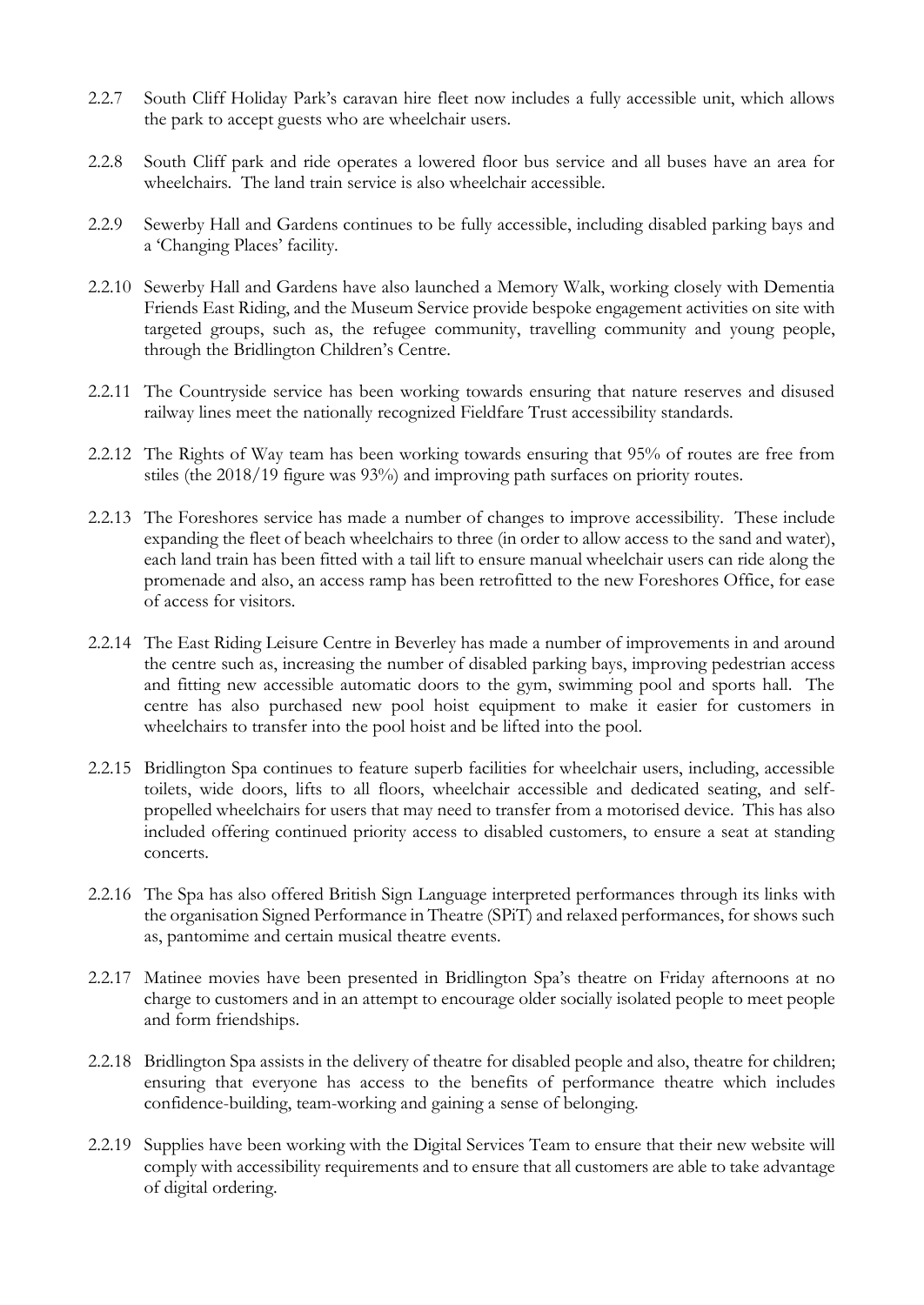- 2.2.20 Public Health commissioned services such as the East Riding Stop Smoking, Health Trainer and NHS Health Checks Services have extended opening hours to include evenings and weekends to ensure that the services are open at more accessible times for the range of service users who are targeted through these services.
- 2.2.21 The Flood Risk team have ensured that all events have been held in accessible venues with disabled parking provision and that the venues have also been reachable by public transport.
- 2.2.22 The Building Community Health grant was set up in 2018 to provide funding to support community-led solutions to improve the health and wellbeing of adults.
- 2.2.23 In Construction Management Services, all construction procurement includes questions on 'Equal opportunity and diversity policy and capability' and a question on meeting the requirements of the Modern Slavery Act.
- 2.2.24 The Building Design team have engaged with service users and stakeholders on the design of St Anne's school. Also, corporate building projects such as Hedon Library and The Point at County Hall have been developed to provide accessible space for service users. The Point (formerly K Block) was inaccessible for certain individuals.
- 2.2.25 Building Facilities have continued to implement a programme of improvements to ERYC schools to assist children with a wide range of special needs. Also the team have incorporated a round of access improvements into a large number of the schemes that are carried out on corporate buildings ensuring compliance with Part M of the Building Regulations.

### 2.2.26 **Communications with residents are provided, wherever possible, in clear and easily understood formats:**

- 2.2.27 Monthly Information Group meetings consisting of representatives from the East Yorkshire Parent Carer Forum (EYPCF) and other parent carers of children and young people with Special Educational Needs and/or Disabilities (SEND), work in co-production with service areas (including Health) to ensure information (letters, forms, guidance, website, events) is accessible, user friendly and easily understood.
- 2.2.28 The Young Leaders of East Riding (TYLER) is a group of 14 25 year olds with SEND who work co-productively with professionals about service developments, producing written materials and feeding back themes and areas for development.
- 2.2.29 A SEND Information and Access Subgroup has a remit of bringing together multi-agency professionals and practitioners to ensure that information and communications relating to SEND are accessible, understood and contributing towards improved outcomes for children and young people with SEND.
- 2.2.30 The Council's translation and interpretation service provider has continued to meet the communication needs of the families that are part of the Syrian Resettlement Programme.
- 2.2.31 The Libraries, Archive and Museums service area has developed and implemented a new website, which has been designed to improve residents' accessibility to information, is clearly formatted, easily navigated and has also been positively received by customers.
- 2.2.32 Via the Health Improvement team, new service videos have been created for the East Riding Stop Smoking Service in an easy-to-read format. These have been shared across social media and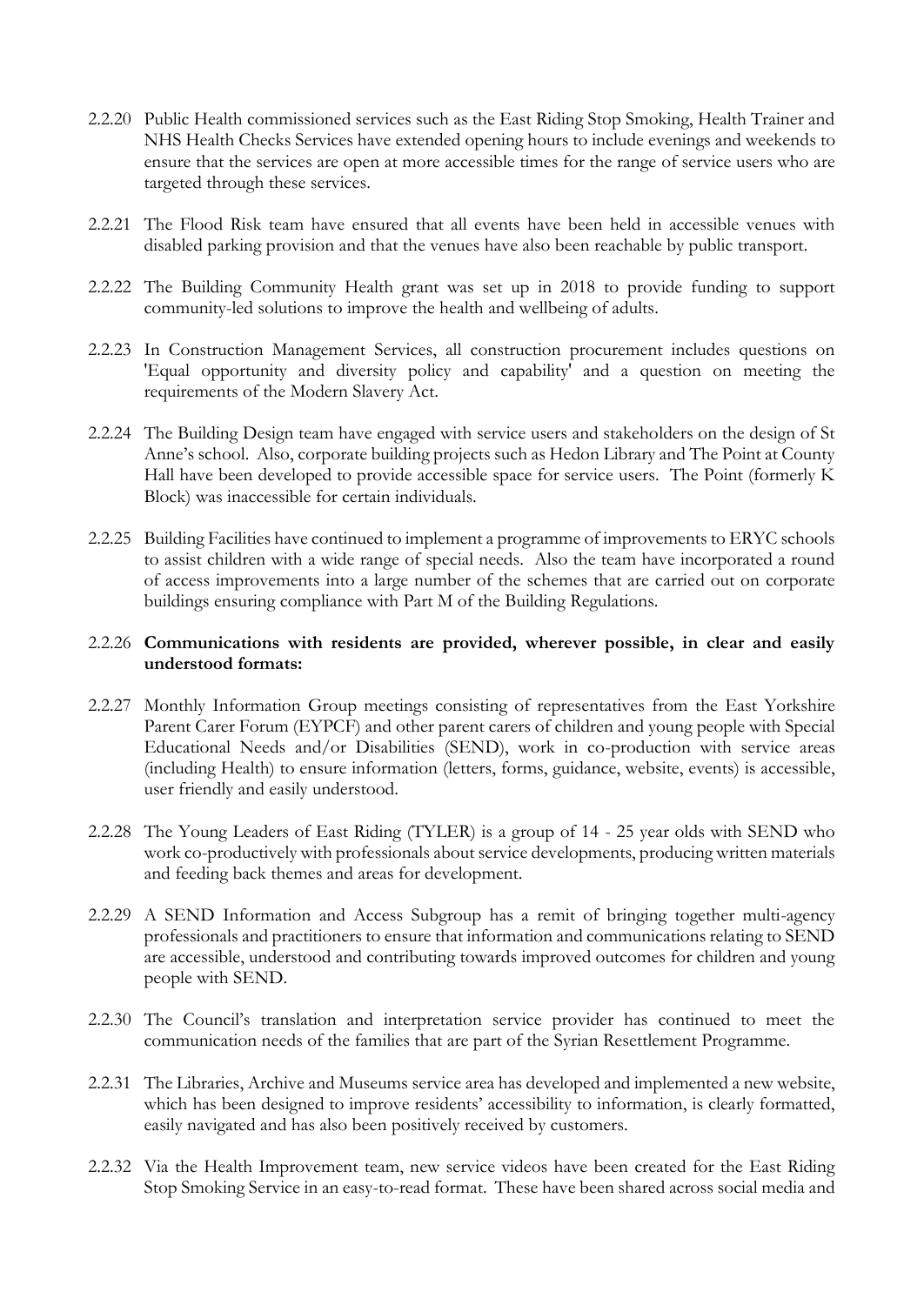are being played on screens in Hospitals, GP Surgeries and Health Clinic settings across the East Riding.

- 2.2.33 The Revenue and Benefits Visiting team have continued to deliver advice and support to vulnerable customers, in line with quality mark Advice Quality Standard.
- 2.2.34 The Flood Risk team have continued to connect with residents in person, by telephone and by various written formats. They have also provided information in a pictorial or diagram form and used technology to assist with communication, for example, demonstrating how the construction of a major flood scheme was progressing by showing video footage taken by specially commissioned drones.
- 2.2.35 Recently the Flood Risk team has posted updates on Twitter to allow those who are not able to visit exhibitions or consultation events to view the information.
- 2.2.36 The Carers Support Service and the Carers Advisory Group (CAG) continue to meet regularly to ensure that information provided to carers and their families is accessible and easily understood. This includes offering various literature/communications and newsletters in alternative formats.
- 2.2.37 The Carers Support Service, in partnership with Hull City Council and the NHS Hull CCG, held a 'Differently Abled Event' to raise awareness and provide information on the services which are available in the public, voluntary and community sector.

#### 2.2.38 **Our knowledge of residents' needs is used to inform service provision:**

- 2.2.39 An LGBT Strategic needs assessment was undertaken and the findings have been considered in relation to future strategy and service provision. The assessment has been shared with partners and published on the Council website.
- 2.2.40 The Children's Commissioning and Quality Monitoring team and the Business Transformation and Improvement team have worked collaboratively with parents/carers and children and young people, to undertake a needs analysis and consultation on short breaks provision for children with Special Educational Needs and Disabilities. This was in order to inform the development of a tiered framework of provision to flexibly meet the range of needs for children, young people and their families.
- 2.2.41 The Council's proposed budget savings, ahead of setting the 2019-20 budget, were screened for any equality implications as part of the equality analysis process.
- 2.2.42 Finance undertook consultation with residents on the proposed Council Tax Support Scheme, prior to its approval for 2019-20.
- 2.2.43 All programmes in Sports, Play and Arts are designed to be fully inclusive however, the service has also delivered sessions that focus on supporting specific needs such as, the Long Term Conditions Activity Groups, All Ride (adapted cycles for people with a wide range of disabilities), Rise (increasing skills and confidence for young people with additional needs) and Us Girls (supporting teenage girls and young women to make positive lifestyle choices). As well as, other programmes which consider specific needs such as visual impairments, dementia, mobility issues, balance and co-ordination challenges, mental health problems and carer needs.
- 2.2.44 East Riding Leisure have introduced exclusive swimming sessions for cancer patients at three centres.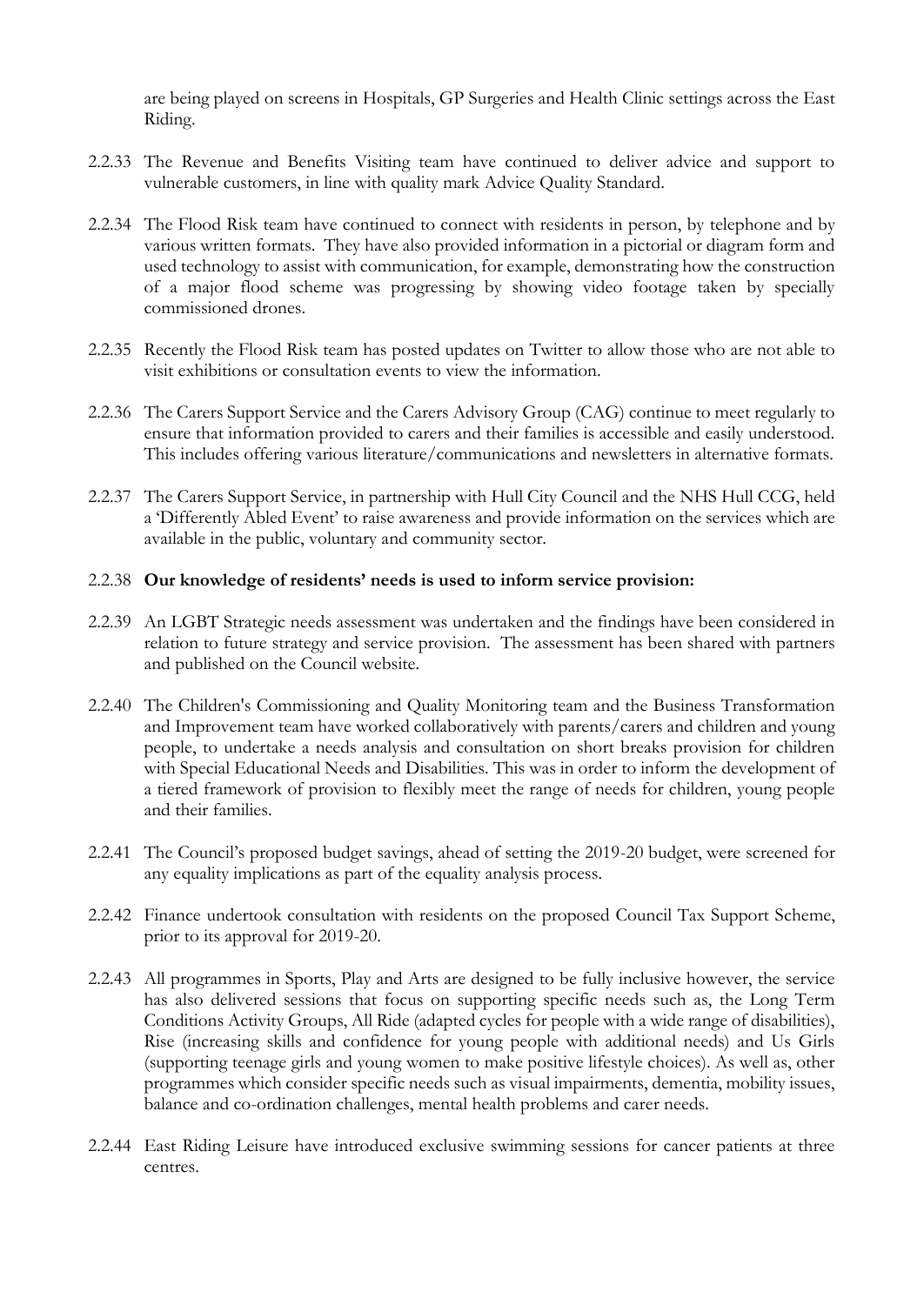- 2.2.45 Following public consultation led by North Ferriby Parish Council, the Sports, Play and Arts service allocated over  $f<sub>1</sub>16,000$  of commuted sums to purchase various inclusive equipment and an accessible path and entrance for the play area in the village, to ensure the area was suitable for the families with disabled children. These works have proved popular and have attracted new users.
- 2.2.46 Full needs assessments have been undertaken prior to the commissioning of Public Health services to ensure that services meet the needs of the residents' who use them. The needs assessment process in an ongoing process so that services are continually developed to meet the changing needs of the population.
- 2.2.47 Consultation with residents was carried out prior to the temporary closure of Hornsea Leisure Centre. Feedback from the public was considered and as a result, various alternative exercise classes were introduced in the town to mitigate the impacts of the closure and in order to continue with service provision.
- 2.2.48 Revenues and Benefits staff have continued to link in with the Employment and Skills team, to assist customers (such as, the elderly and vulnerable) with improving their digital and money management skills.
- 2.2.49 The Public Health Intelligence team have been working with the Director of Public Health and the ERY Clinical Commissioning Group to produce a health inequalities report to address any inequalities across the East Riding. This report highlights inequalities by deprivation, age, gender, location, disease prevalence's hospital admissions and mortality and will be used to develop an inequalities reduction plan.
- 2.2.50 The Public Health Intelligence team and the Policy & Performance team have jointly developed a health impact assessment tool to help to identify any potential negative health impacts for residents (including those with a protected characteristic), when making changes to policies, practices or services.
- 2.2.51 After a detailed consultation with stakeholders, including local elected representatives and groups representing those with mobility issues, the Transport Policy team has developed Local Cycling and Walking Infrastructure Plans (LCWIPs) for each of our main settlements. Each LCWIP includes a three year programme of projects aimed at improving accessibility for pedestrians and cyclists and inclusive mobility enhancements. For example, each programme includes funding for the installation of dropped kerbs and tactile paving to assist wheelchair users and those with visual impairment.
- 2.2.52 The Carers Support group continues to work in partnership with the Carers Advisory Group to shape the core offer to all registered carers.
- 2.2.53 Adult Services consulted with the Carers Advisory Group on the development of the revised community equipment service and the new proposed blue badge application process.
- 2.2.54 Adult Social Care, service users, carers and stakeholders have been involved in consultation events in the development of key strategies such as, the Learning Disability strategy, Carers strategy, the Workforce strategies and the Autism strategy, to ensure these services are planned and designed to meet all needs.
- 2.2.55 Information gathered over the last year from adult social care service user annual reviews has been used to inform future service planning and priorities, in partnership with the Business Management and Commissioning Service.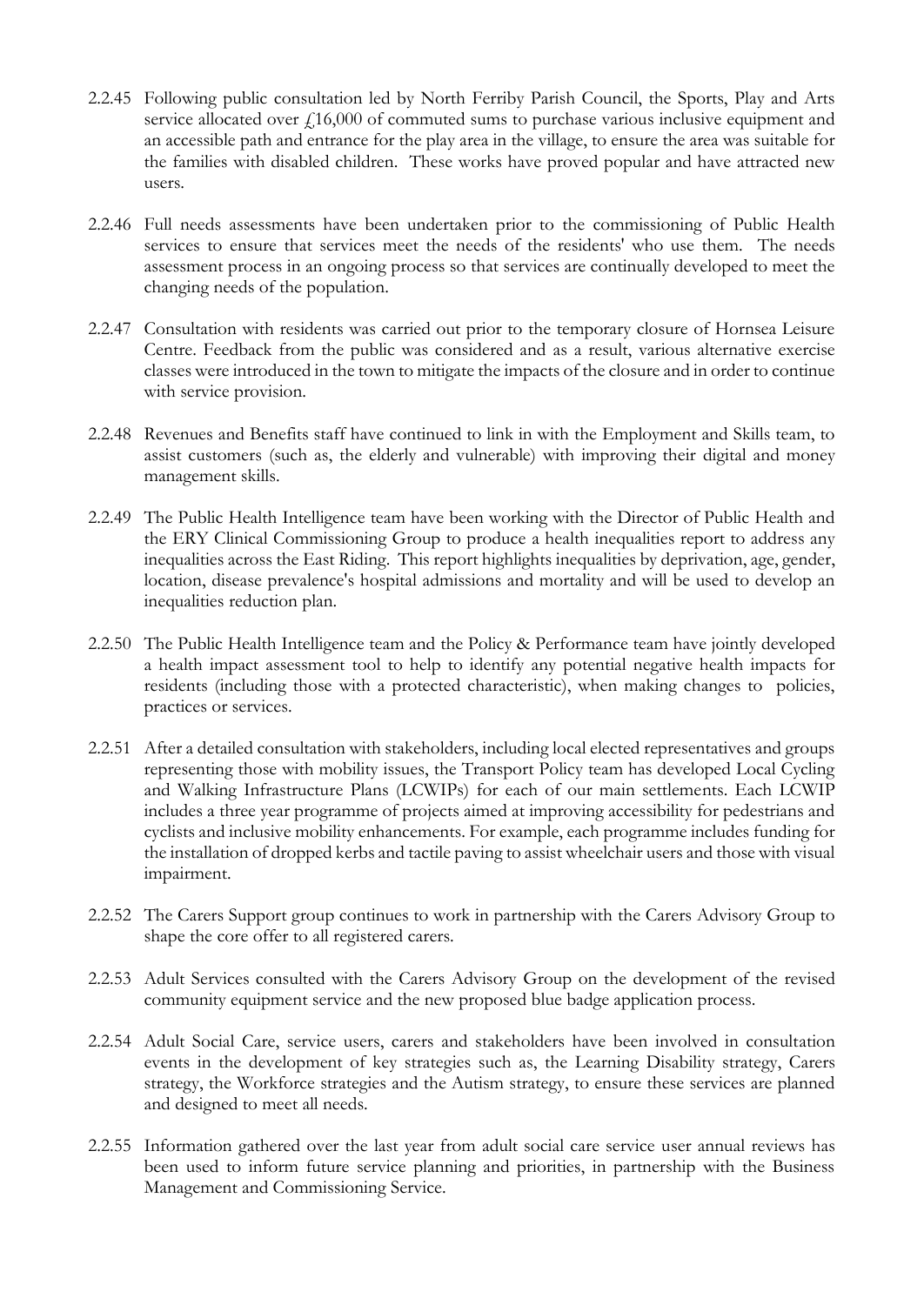- 2.2.56 Civil Engineering has continued to send plans of proposals that could potentially impact people with a disability, to the Disability Advisory Group for their comments and feedback.
- 2.2.57 The Lollipop Group, (Lesbian, Gay, Bisexual, Transgender, Questioning (LGBTQ) support group for young people) has continued to offer advice and support, in recognition of the increase of youth transgender and sexuality referrals in the East Riding. The LOOK group has continued to operate, targeting parents/carers of LGBTQ young people, who need support around sexuality and identity.

### 2.2.58 **Equality and diversity training is reviewed and revised and made available to staff and Elected Members as appropriate.**

- 2.2.59 The Policy team, in partnership with the Learning and Development team, created a new equality and diversity e-learning package for all staff to complete on a three yearly cycle. A paper-based version has been developed for staff who cannot access a computer and also for the Adult Provider Services, which encompasses the corporate requirements and extends the details to meet the specific requirements for Social Care.
- 2.2.60 Elected Members have access to the new equality and diversity e-learning package, and are also offered the opportunity to attend training sessions periodically. In addition to this, Members are kept up to date on any equality and diversity issues/updates through their consideration of relevant reports at the various Committees they attend.
- 2.2.61 All staff in the Children Families and Schools Specialist Service team undertake mandatory Special Educational Needs e-learning training. This training is available for all staff members across the Council, can also be accessed through the local offer enabling partner professionals, and residents can access the training easily and free of charge.
- 2.2.62 Staff at three of the East Riding Leisure Centres have received awareness training to support cancer patients.
- 2.2.63 All staff within the Revenue and Benefits service received Dementia Awareness training.
- 2.2.64 The Carers Advisory Group Chair and the Manager of the Carer Support Service have delivered a tailored 'carers awareness' session for students, covering specific health and social care courses, to inform their understanding about carers and their needs.
- 2.2.65 The Principal Architect within Building Design attended an accessibility assessor course to improve on the knowledge and specialism within the service.

### 2.3 **Other equality related work and projects which have taken place across the East Riding and have helped to support the three general aims of the equality duty include:**

- 2.3.1 The Rainbow flag was flown above County Hall to support Hull Pride and the LGBT+ community in July 2018.
- 2.3.2 All services across the Council have continued to access translation and interpretation for various communication needs. The service provider offer translations and interpreters for over 400 languages, including British Sign Language, braille and audio transcriptions.
- 2.3.3 There has been continued joint working with Humberside Police to raise awareness of Hate Incidents and Crimes and how to report them.